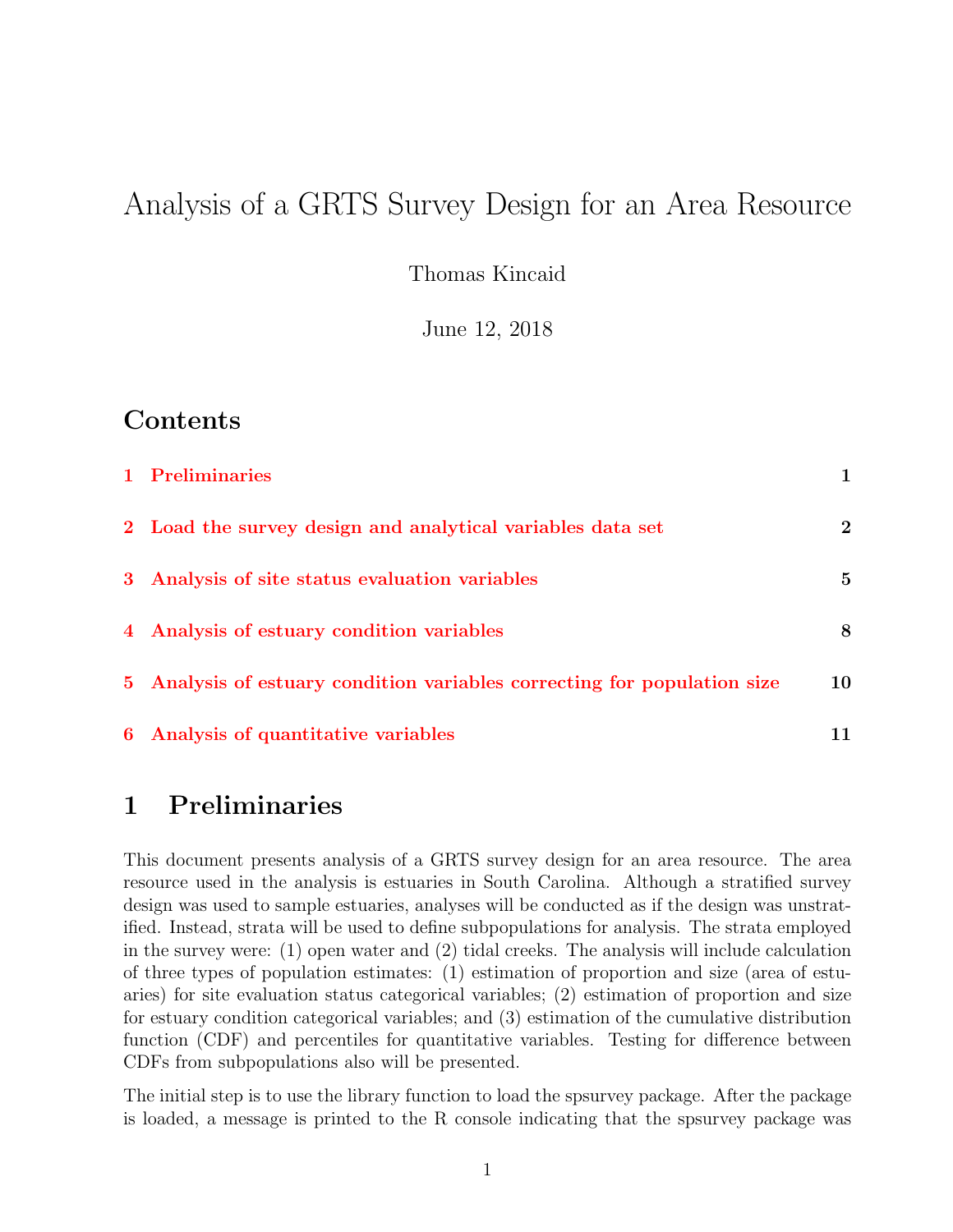loaded successfully.

Load the spsurvey package.

```
> # Load the spsurvey package
> library(spsurvey)
>
```
Version 3.4 of the spsurvey package was loaded successfully.

# <span id="page-1-0"></span>2 Load the survey design and analytical variables data set

The next step is to load the data set, which includes both survey design variables and analytical variables. The data function is used to load the data set and assign it to a data frame named SC estuaries. The nrow function is used to determine the number of rows in the SC estuaries data frame, and the resulting value is assigned to an object named nr. Finally, the initial six lines and the final six lines in the SC estuaries data frame are printed using the head and tail functions, respectively.

Load the survey design and analytical variables data set

```
> # Load the data set and determine the number of rows in the data frame
> data(SC_estuaries)
> nr <- nrow(SC_estuaries)
>
```
Display the initial six lines in the data file.

```
> # Display the initial six lines in the data file
> head(SC_estuaries)
```

```
siteID xcoord ycoord wgt Stratum Status IBI_score IBI_status
1 EEOW00-001 1549286 1263060 10.47516 Open Water Sampled 3.5 Good
2 EEOW00-002 1487515 1226790 10.47516 Open Water Sampled 4.0 Good
3 EEOW00-003 1442800 1159806 10.47516 Open Water Sampled 4.0 Good
4 EEOW00-004 1425120 1148898 10.47516 Open Water Sampled 4.5 Good
5 EEOW00-005 1432141 1140626 10.47516 Open Water Sampled 4.5 Good
6 EEOW00-006 1540516 1280598 10.47516 Open Water Sampled 2.5 Mrgn
 WQ_score WQ_status
1 4.3 Good
2 4.6 Good
```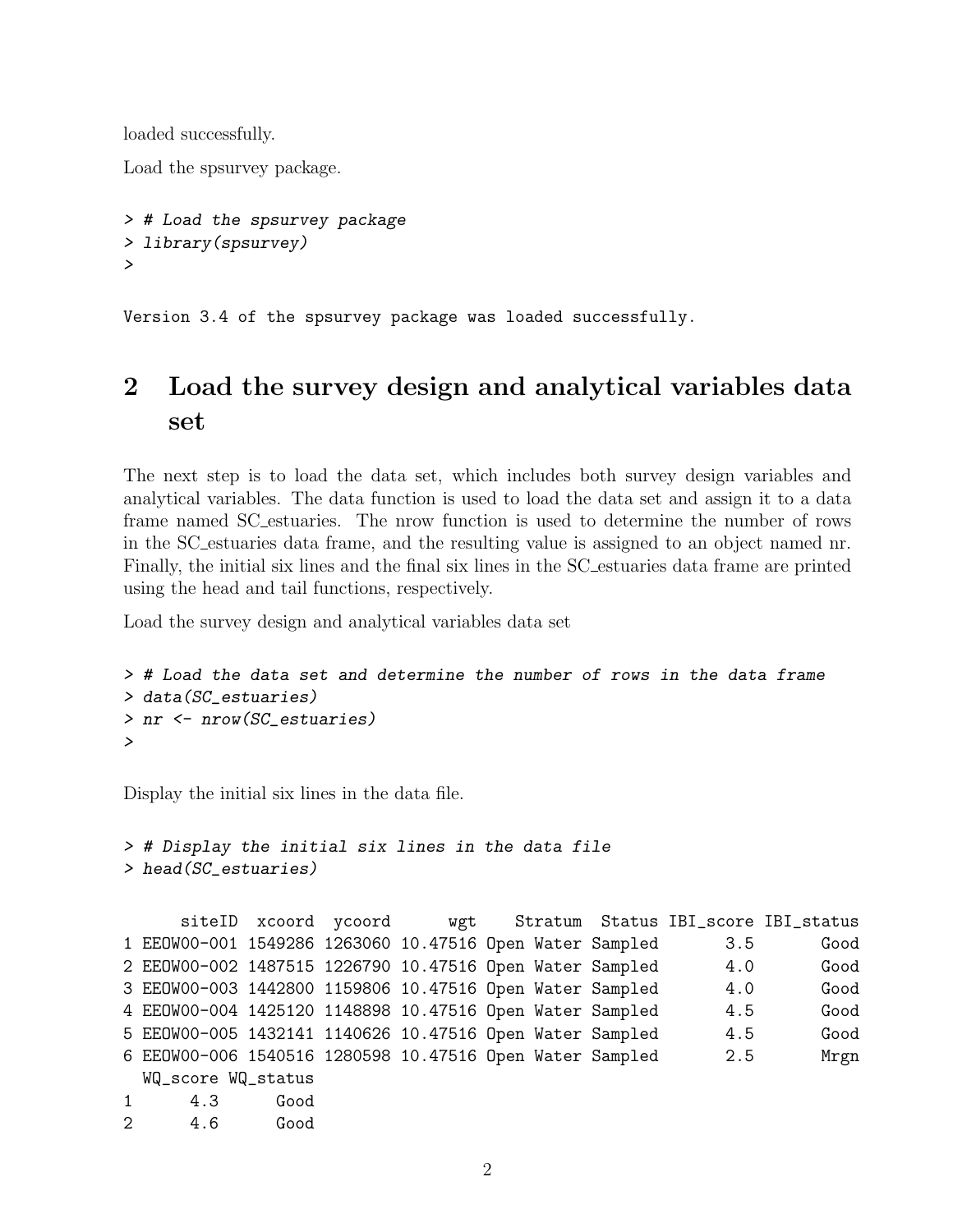| 3 | 5.0 | Good |
|---|-----|------|
| 4 | 5.0 | Good |
| 5 | 5.0 | Good |
| 6 | 4.2 | Good |
|   |     |      |

*>*

Display the final six lines in the data file.

```
> # Display the final six lines in the data file
> tail(SC_estuaries)
      siteID xcoord ycoord wgt Stratum Status IBI_score
130 EETC99-035 1441803 1151432 1.41106 Tidal Creek NonTarget NA
131 EETC99-036 1535415 1247815 1.41106 Tidal Creek Sampled 3.5
132 EETC99-037 1500847 1225230 1.41106 Tidal Creek Sampled 2.5
133 EETC99-038 1440701 1147436 1.41106 Tidal Creek Sampled 3.0
134 EETC99-039 1468472 1179318 1.41106 Tidal Creek Sampled 4.0
135 EETC99-040 1430639 1151724 1.41106 Tidal Creek Sampled 2.5
   IBI_status WQ_score WQ_status
130 <NA> NA <NA>
131 Good 4.3 Good
132 Mrgn 3.0 Poor
133 Good 3.7 Mrgn
134 Good 4.3 Good
135 Mrgn 3.7 Mrgn
```
*>*

The location of sample sites in South Carolina estuaries is displayed in Figure [1.](#page-3-0) The sites for each stratum are displayed using a unique color.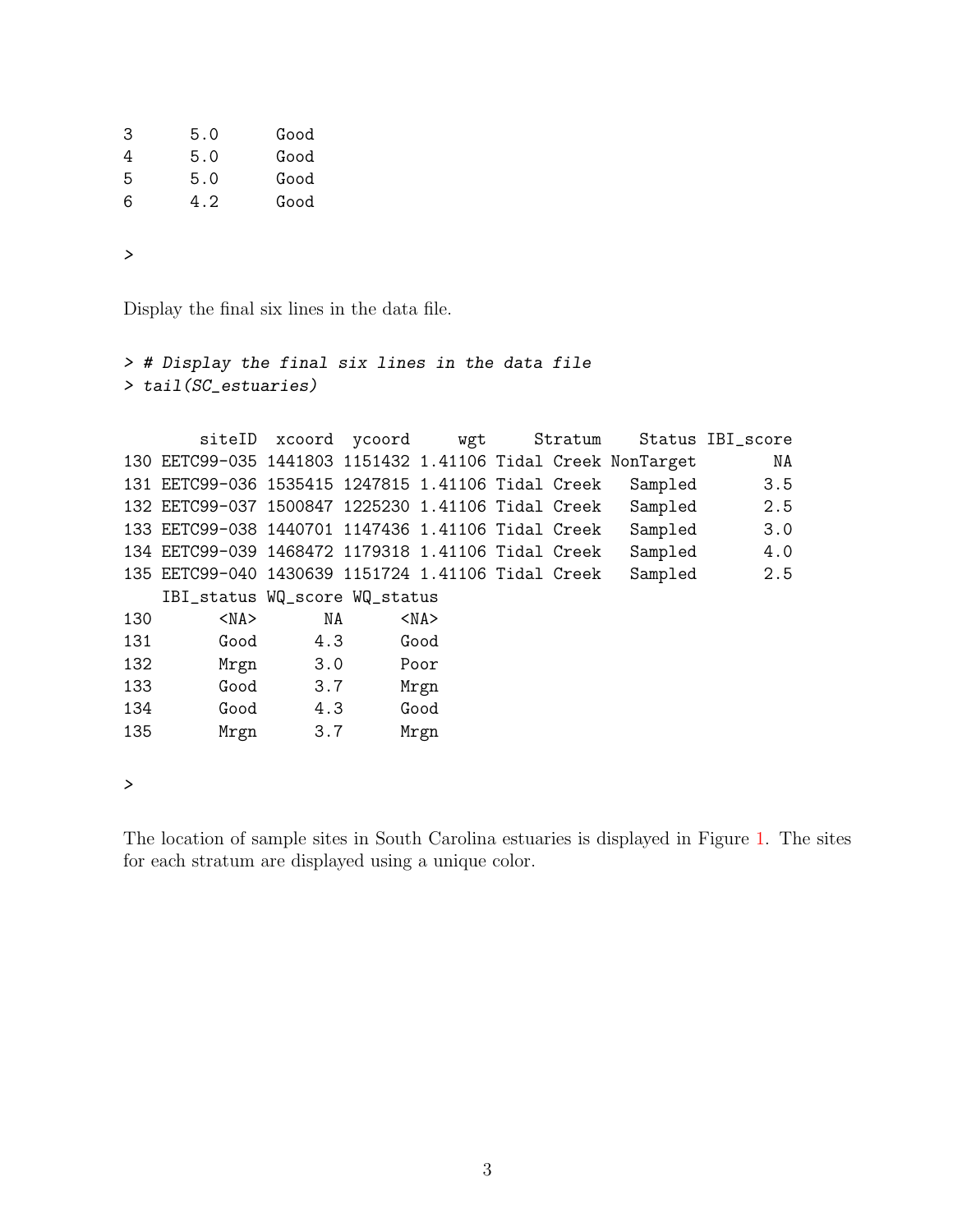

<span id="page-3-0"></span>Figure 1: Location of estuaries that were sampled in South Carolina by the U.S. Environmental Protection Agency during the National Lakes Assessment (NLA) conducted in 1999 and 2000.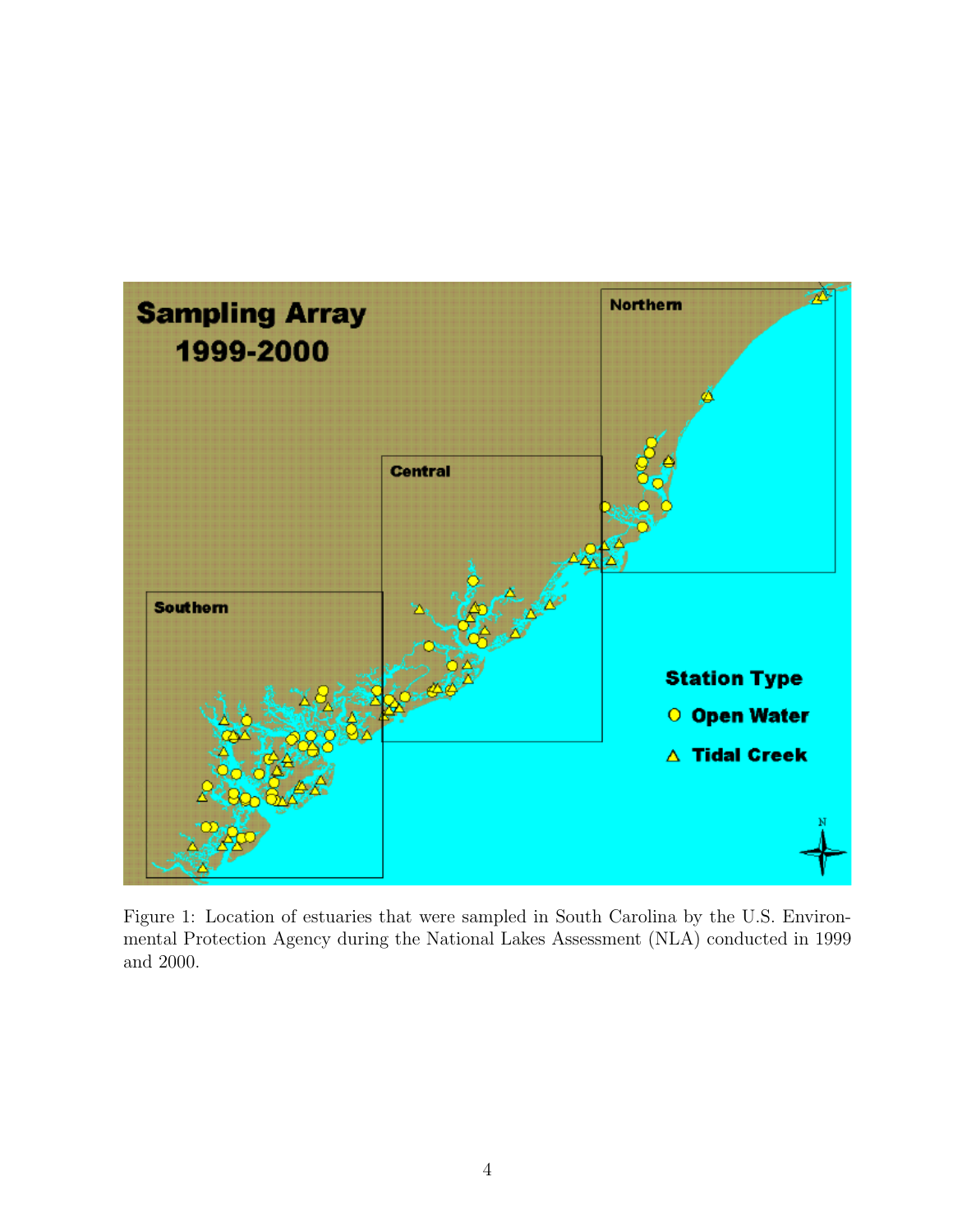### <span id="page-4-0"></span>3 Analysis of site status evaluation variables

The first analysis that will be examined is calculation of extent estimates for a site status evaluation variable. Extent is measured both by the proportion of the resource in status evaluation categories and by size of the resource in each category. For an area resource like estuaries, size refers to the area of estuaries in a category. For calculating extent estimates (and for all of the analyses we will consider), survey design weights are incorporated into the calculation process. Weights used in the analyses were modified from the original survey design weights to ensure that the weights sum to the known size of the resource. Further information regarding weight adjustment is provided in the help page for the adjwgt (weight adjustment) function. The site status variable named status will be examined, which classifies estuaries into two evaluation categories: "Sampled" and "NonTarget". The table and addmargins functions are used to create tables displaying the count for each code (level) of the status variable.

> addmargins(table(SC\_estuaries\$Status))

A table displaying the number of values for each level of the status variable follows:

| NonTarget | Sampled | Sum |
|-----------|---------|-----|
| 19        | 116     | 135 |

The cat.analysis function in the spsurvey package will be used to calculate extent estimates. Four data frames constitute the primary input to the cat.analysis function. The first column (variable) in the four data frames provides the unique identifier (site ID) for each sample site and is used to connect records among the data frames. The siteID variable in the SC estuaries data frame is assigned to the siteID variable in the data frames. The four data frames that will be created are named as follows: sites, subpop, design, and data.cat. The sites data frame identifies sites to use in the analysis and contains two variables: (1) siteID - site ID values and (2) Use - a logical vector indicating which sites to use in the analysis. The rep (repeat) function is used to assign the value TRUE to each element of the Use variable. Recall that nr is an object containing the number of rows in the SC estuaries data frame. The subpop data frame defines populations and, optionally, subpopulations for which estimates are desired. Unlike the sites and design data frames, the subpop data frame can contain an arbitrary number of columns. The first variable in the subpop data frame identifies site ID values and each subsequent variable identifies a type of population, where the variable name is used to identify type. A type variable identifies each site with a character value. If the number of unique values for a type variable is greater than one, then the set of values represent subpopulations of that type. When a type variable consists of a single unique value, then the type does not contain subpopulations. For this analysis, the subpop data frame contains three variables:  $(1)$  siteID - site ID values,  $(2)$  All Estuaries - which will be used to calculate estimates for all of the sample sites combined, and (3)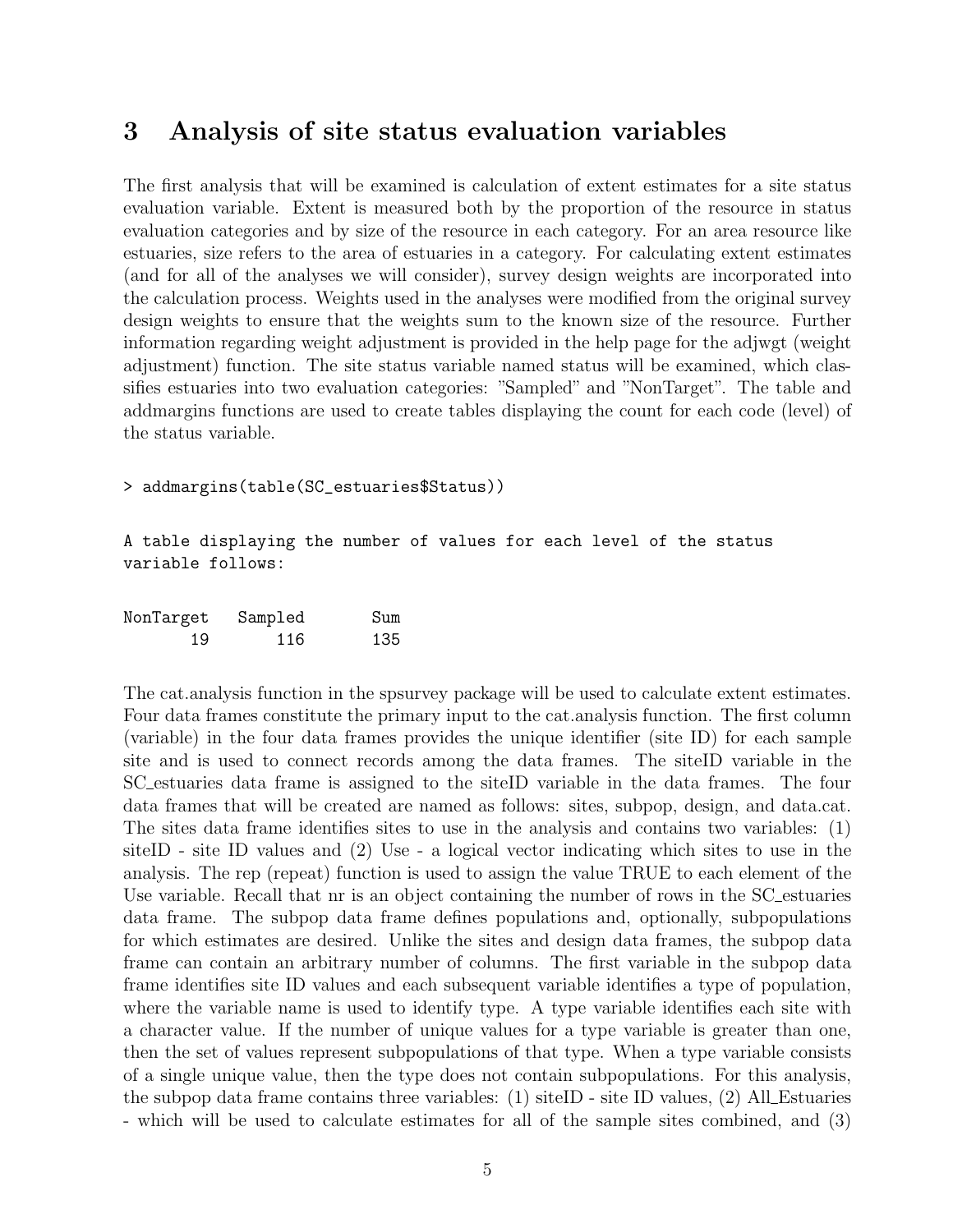Estuary Type - which will be used to calculate estimates for each stratum individually. The stratum variable in the SC estuaries data frame is assigned to the Estuary Type variable in the subpop data frame. The design data frame consists of survey design variables. For the analysis under consideration, the design data frame contains the following variables: (1) siteID - site ID values; (2) wgt - final, adjusted, survey design weights; (3) xcoord x-coordinates for location; and (4) ycoord - y-coordinates for location. The wgt, xcoord, and ycoord variables in the design data frame are assigned values using variables with the same names in the SC estuaries data frame. Like the subpop data frame, the data.cat data frame can contain an arbitrary number of columns. The first variable in the data.cat data frame identifies site ID values and each subsequent variable identifies a response variable. The response variable is Status, which is assigned the status variable in the SC estuaries data frame. Missing data (NA) is allowed for the response variables, which are the only variables in the input data frames for which NA values are allowed.

Create the sites data frame.

```
> sites <- data.frame(siteID=SC_estuaries$siteID,
                      Use=rep(TRUE, nr))
```
Create the subpop data frame.

```
> subpop <- data.frame(siteID=SC_estuaries$siteID,
+ All_Estuaries=rep("All Estuaries", nr),
+ Estuary_Type=SC_estuaries$Stratum)
```
Create the design data frame.

```
> design <- data.frame(siteID=SC_estuaries$siteID,
+ wgt=SC_estuaries$wgt,
+ xcoord=SC_estuaries$xcoord,
+ ycoord=SC_estuaries$ycoord)
```
Create the data.cat data frame.

> data.cat <- data.frame(siteID=SC\_estuaries\$siteID, + Status=SC\_estuaries\$Status)

Use the cat.analysis function to calculate extent estimates for the site status evaluation variables.

```
> # Calculate extent estimates for the site status evaluation variables
> Extent_Estimates <- cat.analysis(sites, subpop, design, data.cat)
>
```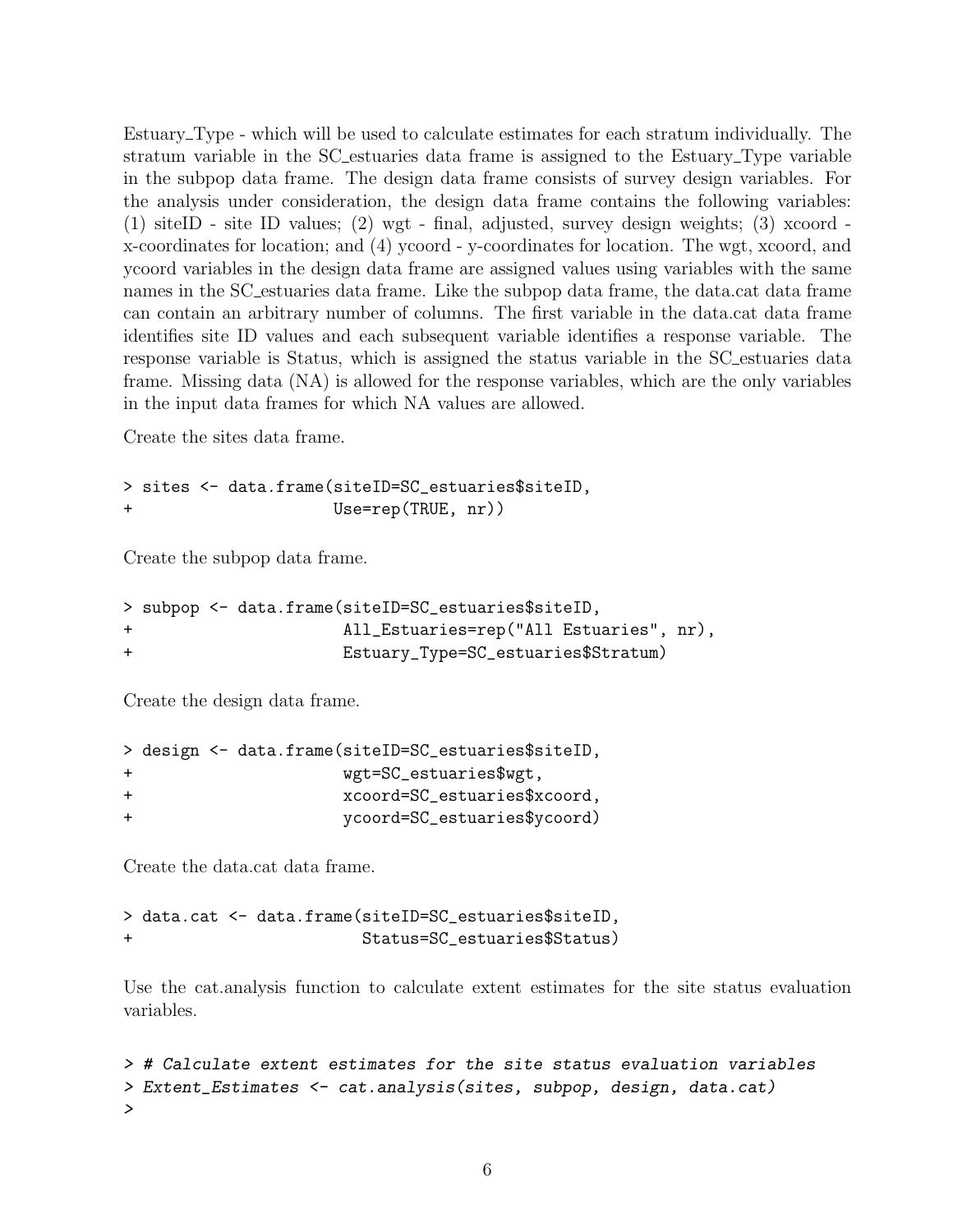The extent estimates are displayed using the print function. The object produced by cat.analysis is a data frame containing thirteen columns. The first five columns identify the population (Type), subpopulation (Subpopulation), response variable (Indicator), levels of the response variable (Category), and number of values in a category (NResp). A category labeled "Total" is included for each combination of population, subpopulation, and response variable. The next four columns in the data frame provide results for the proportion estimates: the proportion estimate (Estimate.P), standard error of the estimate (StdError.P), lower confidence bound (LCB95Pct.P), and upper confidence bound (UCB95Pct.P). Argument conf for cat.analysis allows control of the confidence bound level. The default value for conf is 95, hence the column names for confidence bounds contain the value 95. Supplying a different value to the conf argument will be reflected in the confidence bound names. Confidence bounds are obtained using the standard error and the Normal distribution multiplier corresponding to the confidence level. The final four columns in the data frame provide results for the size (units) estimates: the units estimate (Estimate.U), standard error of the estimate (StdError.U), lower confidence bound (LCB95Pct.U), and upper confidence bound (UCB95Pct.U). Note that the size estimate for the Total category will be equal to the sum of the survey design weights.

#### *> # Print the extent estimates*

```
> print(Extent_Estimates)
```

|              |                                  | Type Subpopulation Indicator |             |        | Category NResp Estimate.P StdError.P |              |                |          |
|--------------|----------------------------------|------------------------------|-------------|--------|--------------------------------------|--------------|----------------|----------|
|              | 1 All_Estuaries All Estuaries    |                              |             |        | Status NonTarget                     | 19           | 4.885243       | 1.333584 |
|              | 2 All_Estuaries All Estuaries    |                              |             | Status | Sampled                              | 116          | 95.114757      | 1.333584 |
|              | 3 All_Estuaries All Estuaries    |                              |             | Status | Total                                |              | 135 100.000000 | 0.000000 |
| 4            | Estuary_Type Open Water          |                              |             |        | Status NonTarget                     | $\mathbf{1}$ | 1.666667       | 1.443982 |
| 5            | Estuary_Type Open Water          |                              |             | Status | Sampled                              | 59           | 98.333333      | 1.443982 |
| 6            | Estuary_Type Open Water          |                              |             | Status | Total                                | 60           | 100.000000     | 0.000000 |
| 7            | Estuary_Type                     | Tidal Creek                  |             |        | Status NonTarget                     | 18           | 24.000000      | 3.913876 |
| 8            | Estuary_Type                     | Tidal Creek                  |             | Status | Sampled                              | 57           | 76.000000      | 3.913876 |
| 9            | Estuary_Type                     |                              | Tidal Creek | Status | Total                                | 75           | 100.000000     | 0.000000 |
|              | LCB95Pct.P UCB95Pct.P Estimate.U |                              |             |        | StdError. U LCB95Pct. U UCB95Pct. U  |              |                |          |
| $\mathbf{1}$ | 2.271467                         | 7.499019                     |             |        | 35.87423 9.425042e+00                | 17.40149     | 54.34698       |          |
| 2            | 92.500981                        | 97.728533                    |             |        | 698.46457 4.378451e+01 612.64850     |              | 784.28063      |          |
| 3            | 100.000000                       | 100.000000                   |             |        | 734.33880  4.207087e+01              | 651.88141    | 816.79619      |          |
| 4            | 0.000000                         | 4.496819                     |             |        | 10.47516 9.075561e+00                | 0.00000      | 28.26293       |          |
| 5            | 95.503181                        | 100.000000                   |             |        | 618.03415 9.075561e+00               | 600.24637    | 635.82192      |          |
| 6            | 100.000000                       | 100.000000                   |             |        | 628.50930 5.163671e-14               | 628.50930    | 628.50930      |          |
| 7            | 16.328944                        | 31.671056                    |             |        | 25.39908 4.142035e+00                | 17.28084     | 33.51732       |          |
| 8            | 68.328944                        | 83.671056                    |             |        | 80.43042 4.142035e+00                | 72.31218     | 88.54866       |          |
|              | 9 100.000000 100.000000          |                              |             |        | 105.82950 4.854608e-15               | 105.82950    | 105.82950      |          |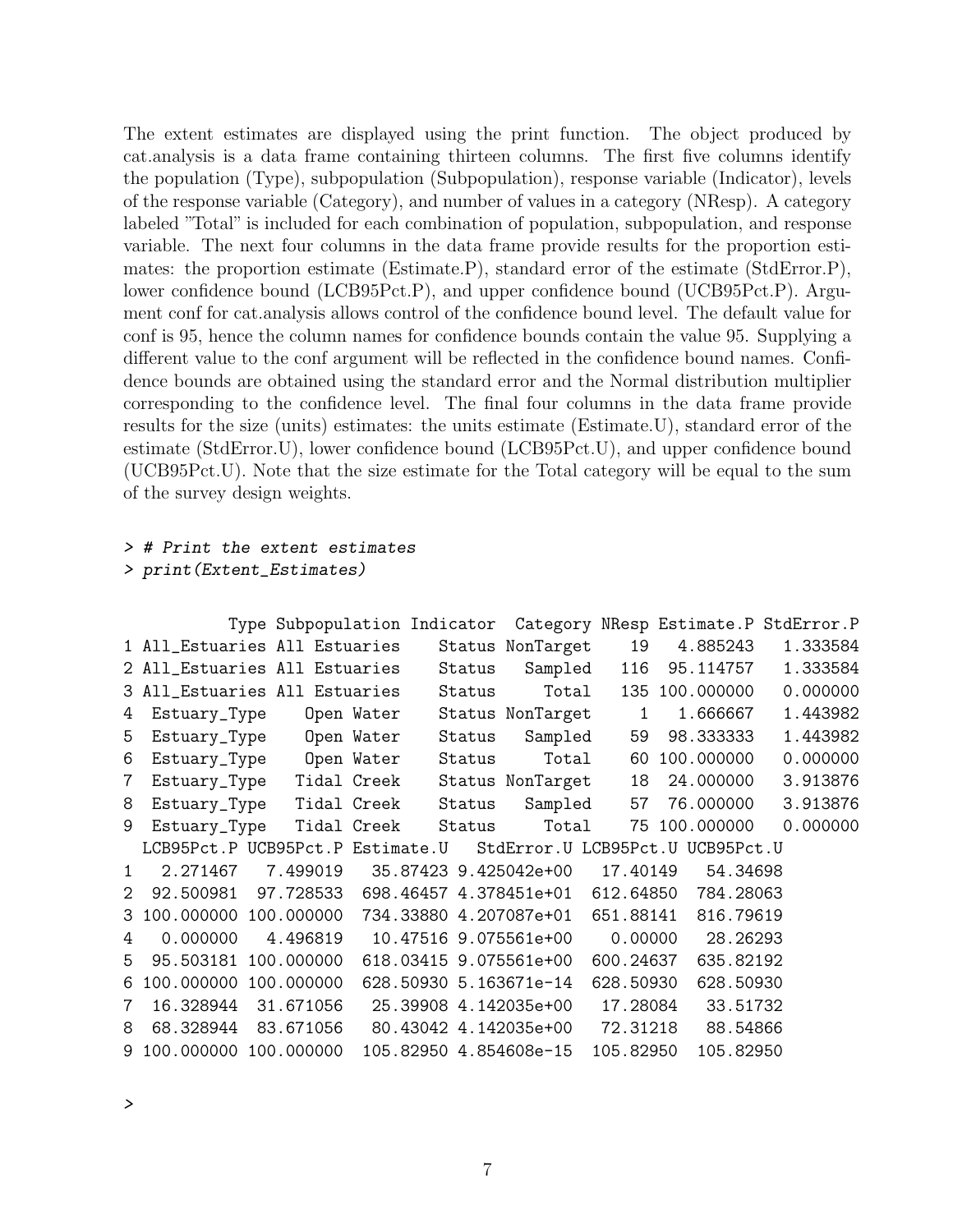The write.csv function is used to store the extent estimates as a comma-separated value (csv) file. Files in csv format can be read by programs such as Microsoft Excel.

```
> write.csv(Extent_Estimates, file="Extent_Estimates.csv")
```
## <span id="page-7-0"></span>4 Analysis of estuary condition variables

The second analysis that will be examined is estimating resource proportion and size for estuary condition variables. Two estuary condition variables will be examined: (1) IBI Status, which classifies estuaries by benthic IBI (index of biotic integrity) status categories and (2) WQ Status, which classifies estuaries by WQ (water quality) status categories. The table and addmargins functions are used to create tables displaying the count for each level of the two estuary condition variables.

```
> addmargins(table(SC_estuaries$IBI_status))
```
A table displaying the number of values for each level of the IBI status variable follows:

Good Mrgn Poor Sum 99 14 3 116 > addmargins(table(SC\_estuaries\$WQ\_status)) A table displaying the number of values for each level of the WQ status variable follow

Good Mrgn Poor Sum 83 29 4 116

As for extent estimates, the cat.analysis function will be used to calculate condition estimates. The sites data frame for this analysis differs from the one used to calculate extent estimates. The Use logical variables in sites is set equal to the value "Sampled", so that only sampled sites are used in the analysis. The subpop and design data frames created in the prior analysis can be reused for this analysis. The data.cat data frame contains the two estuary condition variables: IBI Status and WQ Status. Variables IBI status and WQ status in the SC estuaries data frame are assigned to IBI Status and WQ Status, respectively.

Create the sites data frame.

```
> sites <- data.frame(siteID=SC_estuaries$siteID,
+ Use=SC_estuaries$Status == "Sampled")
```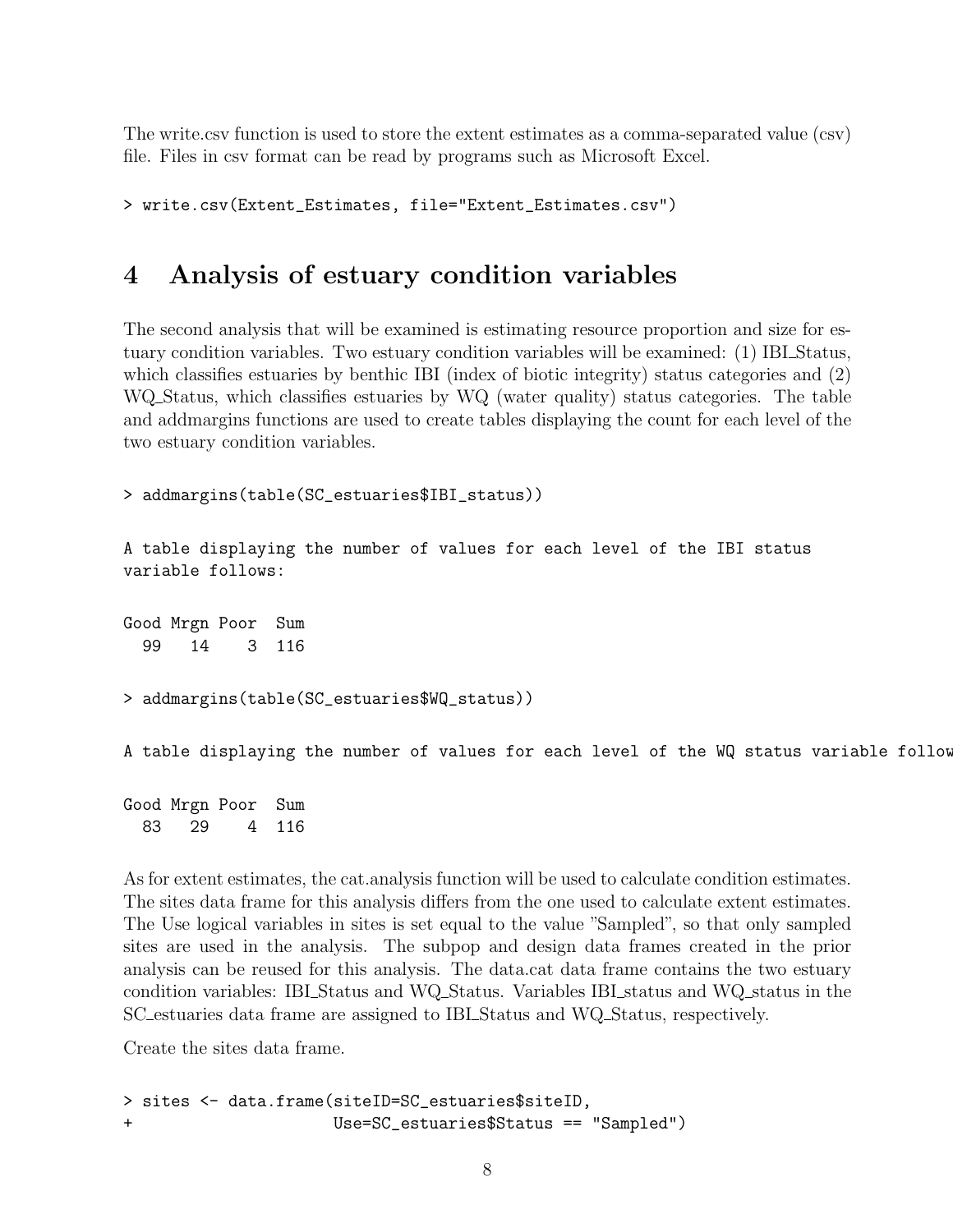Create the data.cat data frame.

```
> data.cat <- data.frame(siteID=SC_estuaries$siteID,
+ IBI_Status=SC_estuaries$IBI_status,
+ WQ_Status=SC_estuaries$WQ_status)
```
Use the cat.analysis function to calculate estimates for the estuary condition variables.

```
> # Calculate estimates for the categorical variables
> Condition_Estimates <- cat.analysis(sites, subpop, design, data.cat)
>
```
Print the estuary condition estimates for all sites combined.

```
> # Print the condition estimates for all basins combined
> print(Condition_Estimates[c(1:4, 13:16),])
```

|                |                                          | Type Subpopulation Indicator Category NResp |                                            |                       |             |                       | Estimate.P StdError.P |
|----------------|------------------------------------------|---------------------------------------------|--------------------------------------------|-----------------------|-------------|-----------------------|-----------------------|
| $\mathbf{1}$   | All_Estuaries All Estuaries IBI_Status   |                                             |                                            | Good                  | 99          | 86.1838689            | 3.054977              |
| $\overline{2}$ | All_Estuaries All Estuaries IBI_Status   |                                             |                                            | Mrgn                  | 14          | 11.9123445            | 3.101725              |
| 3              | All_Estuaries All Estuaries IBI_Status   |                                             |                                            | Poor                  | 3           | 1.9037866             | 1.349820              |
| 4              | All_Estuaries All Estuaries IBI_Status   |                                             |                                            | Total                 | 116         | 100.0000000           | 0.000000              |
|                | 13 All_Estuaries All Estuaries WQ_Status |                                             |                                            | Good                  | 83          | 82.9514988            | 3.454680              |
|                | 14 All_Estuaries All Estuaries WQ_Status |                                             |                                            | Mrgn                  | 29          | 16.2404087            | 3.443841              |
|                | 15 All_Estuaries All Estuaries           |                                             | WQ_Status                                  | Poor                  | 4           | 0.8080925             | 0.364253              |
|                | 16 All_Estuaries All Estuaries           |                                             | WQ_Status                                  | Total                 |             | 116 100.0000000       | 0.000000              |
|                |                                          | LCB95Pct.P UCB95Pct.P Estimate.U StdError.U |                                            |                       |             | LCB95Pct.U UCB95Pct.U |                       |
| $\mathbf{1}$   | 80.19622370                              | 92.171514                                   | 601.96379 41.403906 520.8136211            |                       |             | 683.11395             |                       |
| $\overline{2}$ | 5.83307547                               |                                             | 17.991613  83.20351  22.101079  39.8861870 |                       |             | 126.52082             |                       |
| 3              | 0.00000000                               | 4.549386                                    | 13.29728                                   | 9.383106              | 0.0000000   | 31.68783              |                       |
| 4              | 100.00000000                             | 100.000000                                  | 698.46457                                  | 39.709481 620.6354124 |             | 776.29372             |                       |
| 13             | 76.18045106                              | 89.722546                                   | 579.38683                                  | 43.296215             | 494.5278028 | 664.24585             |                       |
| 14             | 9.49060367                               | 22.990214                                   | 113.43350                                  | 24.285825             | 65.8341570  | 161.03284             |                       |
| 15             | 0.09416982                               | 1.522015                                    | 5.64424                                    | 2.463364              | 0.8161351   | 10.47234              |                       |
|                | 16 100.00000000 100.000000               |                                             | 698.46457                                  | 39.709481 620.6354124 |             | 776.29372             |                       |

```
>
```
Use the write.csv function to write the condition estimates as a csv file.

> write.csv(Condition\_Estimates, file="Condition\_Estimates.csv")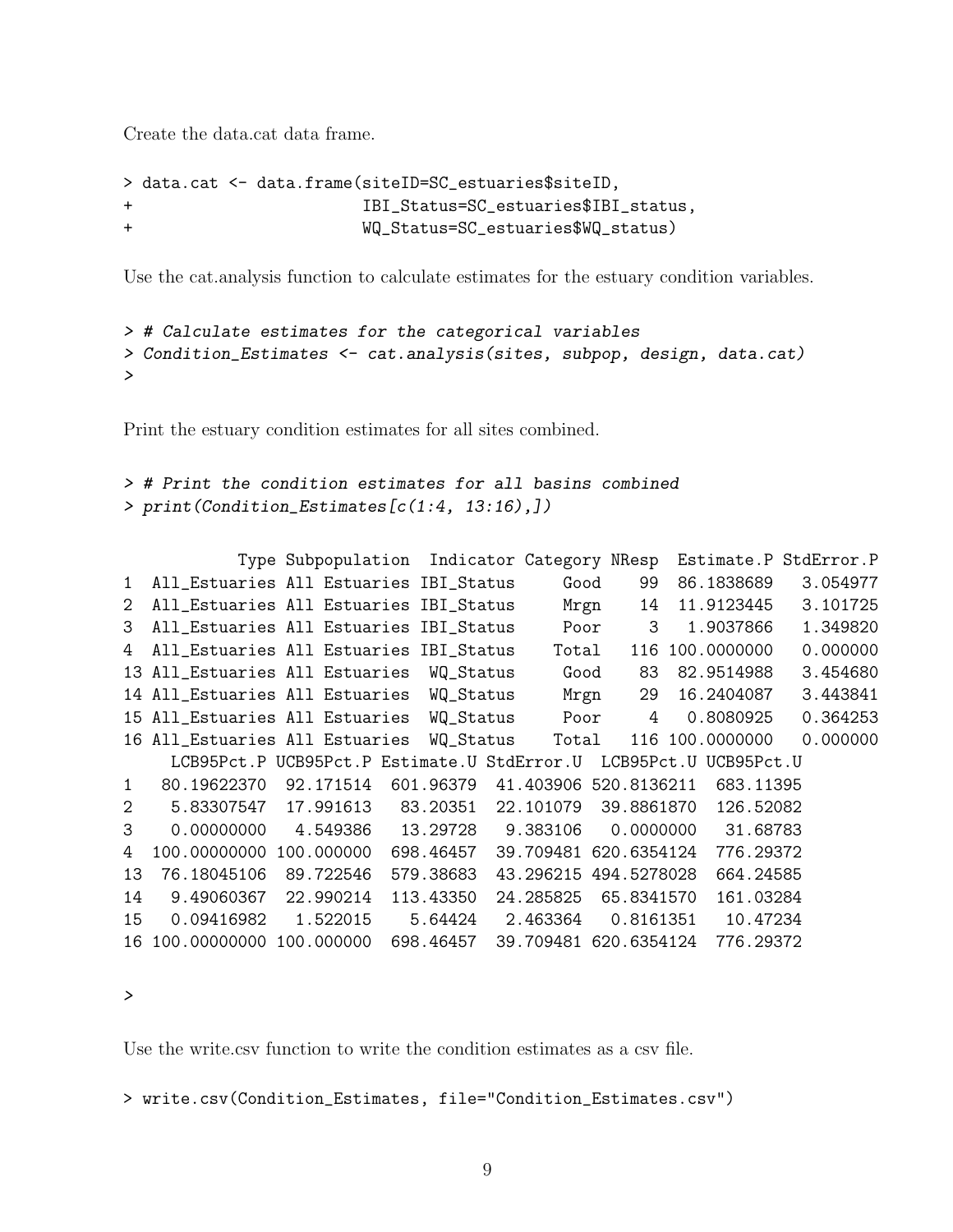## <span id="page-9-0"></span>5 Analysis of estuary condition variables correcting for population size

The frame is a data structure containing spatial location data in addition to other attributes regarding a resource of interest and is used to create a survey design. A frame often takes the form of a shapefile. The frame can be used to obtain size values (e.g., area of estuaries) for the populations and subpopulations examined in an analysis. Examination of the Estimates.U column in the Condition Estimates data frame produced by cat.analysis reveals that the estimated Total value for both condition variables and each combination of population value and subpopulation value does not sum to the corresponding frame size value. For example, the Total entry in the Estimate.U column for the IBI status variable, population "All Estuaries" and subpopulation "All Estuaries" is 698 square kilometers (rounded to a whole number). This value is an estimate of the size of the sampled resource. The corresponding frame size value is 734 square kilometers. The popsize (population size) argument to cat.analysis provides a mechanism for forcing the size estimates to sum to a desired value, e.g., the frame size value. Note that including popsize as an argument results in assigning the popsize value to the Total category of the size estimates. Use of the popsize argument assumes that sites which were evaluated but not sampled were missing at random. The missing at random asumption may not be a valid assumption, e.g., sites for which access was denied by the landowner may not be the same as sites that were sampled. For the current analysis, we will assume that the assumption is valid. As a first step for use of the popsize argument, the c (combine) function is used to create a named vector of frame size values for each basin. Output from the c function is assigned to an object named framesize. The popsize argument is a list, which is a particular type of R object. The popsize list must include an entry for each population type included in the subpop data frame, i.e., All Estuaries and Estuary Type for this analysis. The sum function applied to framesize is assigned to the All Estuaries entry in the popsize list. Recall that the Estuary Type population contains subpopulations, i.e., stratum categories. When a population type contains subpopulations, the entry in the popsize list also is a list. The as.list function is applied to framesize, and the result is assigned to the Estuary Type entry in the popsize list.

Assign frame size values.

> framesize <- c("Open Water"=628.509298, "Tidal Creek"=105.829522)

Use the cat.analysis function to calculate estimates for the estuary condition variables.

```
> Condition_Estimates_popsize <- cat.analysis(sites, subpop, design, data.cat,
+ popsize=list(All_Estuaries=sum(framesize),
+ Estuary_Type=as.list(framesize)))
```
Print the estuary condition estimates for all sites combined.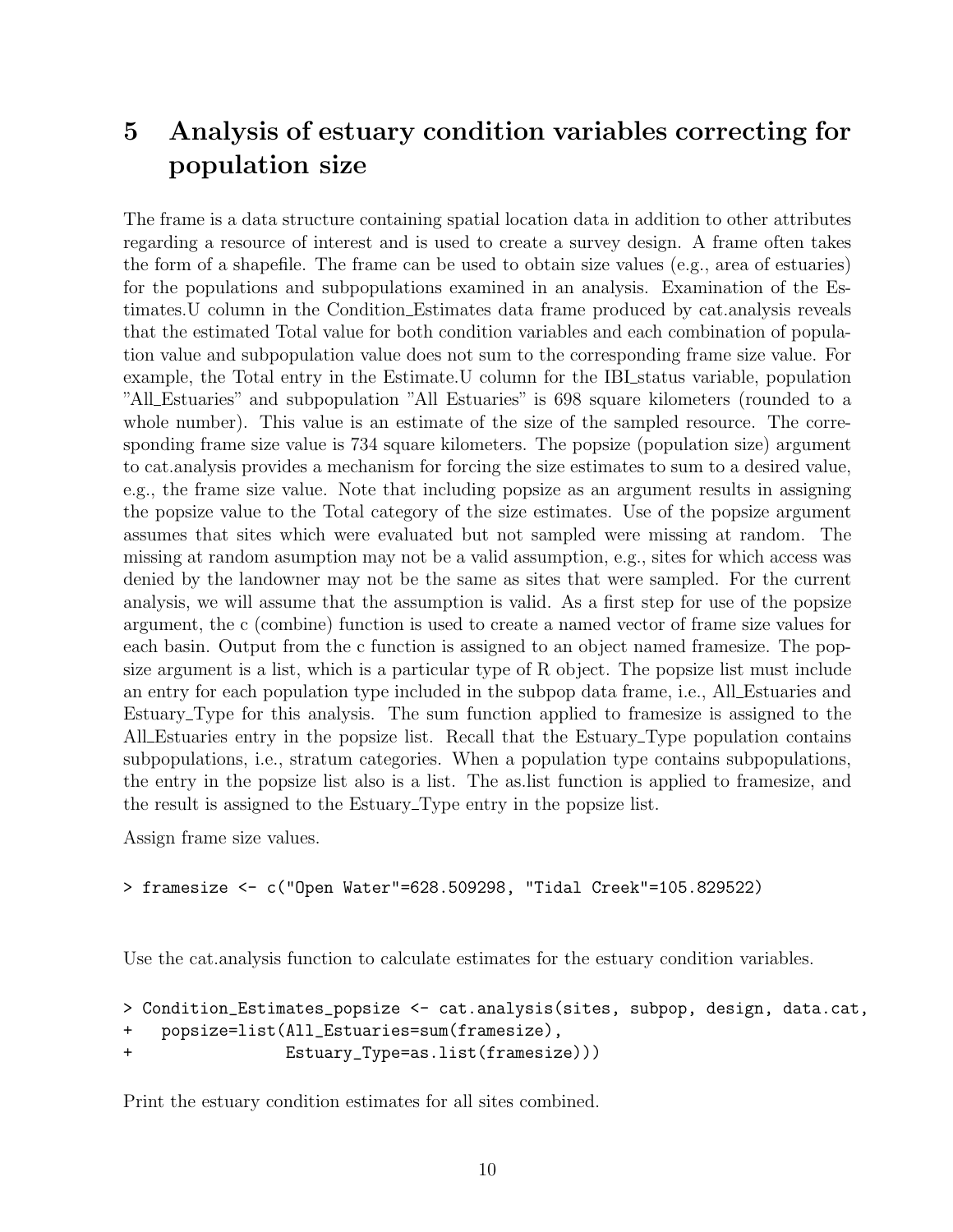*> # Print the estuary condition estimates for all sites combined > print(Condition\_Estimates\_popsize[c(1:4, 13:16),])*

|                |                                                                   | Type Subpopulation Indicator Category NResp Estimate.P StdError.P |               |                       |       |            |    |                    |          |          |
|----------------|-------------------------------------------------------------------|-------------------------------------------------------------------|---------------|-----------------------|-------|------------|----|--------------------|----------|----------|
| $\mathbf{1}$   | All_Estuaries All Estuaries IBI_Status                            |                                                                   |               |                       | Good  | 99         |    | 86.1838689         |          | 3.054977 |
| 2              | All_Estuaries All Estuaries IBI_Status                            |                                                                   |               |                       | Mrgn  | 14         |    | 11.9123445         |          | 3.101725 |
| 3              | All_Estuaries All Estuaries IBI_Status Poor                       |                                                                   |               |                       |       | 3          |    | 1.9037866          |          | 1.349820 |
| 4              | All_Estuaries All Estuaries IBI_Status                            |                                                                   |               |                       | Total |            |    | 116 100.0000000    |          | NA       |
|                | 13 All_Estuaries All Estuaries WQ_Status                          |                                                                   |               |                       | Good  | - 83       |    | 82.9514988         |          | 3.454680 |
|                | 14 All_Estuaries All Estuaries WQ_Status                          |                                                                   |               |                       |       |            |    | Mrgn 29 16.2404087 | 3.443841 |          |
|                | 15 All_Estuaries All Estuaries WQ_Status Poor                     |                                                                   |               |                       |       | 4          |    | 0.8080925          |          | 0.364253 |
|                | 16 All_Estuaries All Estuaries WQ_Status Total                    |                                                                   |               |                       |       |            |    | 116 100.0000000    |          | NA       |
|                | LCB95Pct.P UCB95Pct.P Estimate.U StdError.U LCB95Pct.U UCB95Pct.U |                                                                   |               |                       |       |            |    |                    |          |          |
| $\mathbf{1}$   | 80.19622370 92.171514 632.881606 22.433883 588.9120028 676.85121  |                                                                   |               |                       |       |            |    |                    |          |          |
| $\overline{2}$ | 5.83307547 17.991613 87.476970                                    |                                                                   |               | 22.777170             |       | 42.8345376 |    | 132.11940          |          |          |
| 3              | 0.00000000 4.549386 13.980244 9.912255                            |                                                                   |               |                       |       | 0.0000000  |    | 33.40791           |          |          |
| 4              | NA                                                                |                                                                   | NA 734.338820 | NA                    |       |            | NA |                    | NA       |          |
| 13             | 76.18045106                                                       | 89.722546 609.145057                                              |               | 25.369054 559.4226254 |       |            |    | 658.86749          |          |          |
| 14             | 9.49060367                                                        | 22.990214 119.259626                                              |               | 25.289464             |       | 69.6931870 |    | 168.82606          |          |          |
| 15             | 0.09416982 1.522015                                               |                                                                   | 5.934137      | 2.674851              |       | 0.6915255  |    | 11.17675           |          |          |
| 16             | NA                                                                |                                                                   | NA 734.338820 | NA                    |       |            | NA |                    | NA       |          |

*>*

Use the write.csv function to write the condition estimates as a csv file.

> write.csv(Condition\_Estimates\_popsize, file="Condition\_Estimates\_popsize.csv")

### <span id="page-10-0"></span>6 Analysis of quantitative variables

The third analysis that will be examined is estimating the CDF and percentiles for quantitative variables. Two quantitative variables will be examined: (1) IBI score - IBI score and (2) WQ score - WQ score. The summary function is used to summarize the data structure of the two quantitative variables.

> summary(SC\_estuaries\$IBI\_score)

Summarize the data structure of the IBI score variable:

.<br>Min. 1st Qu. Median Mean 3rd Qu. Max. NA's 1.000 3.000 3.500 3.612 4.125 5.000 19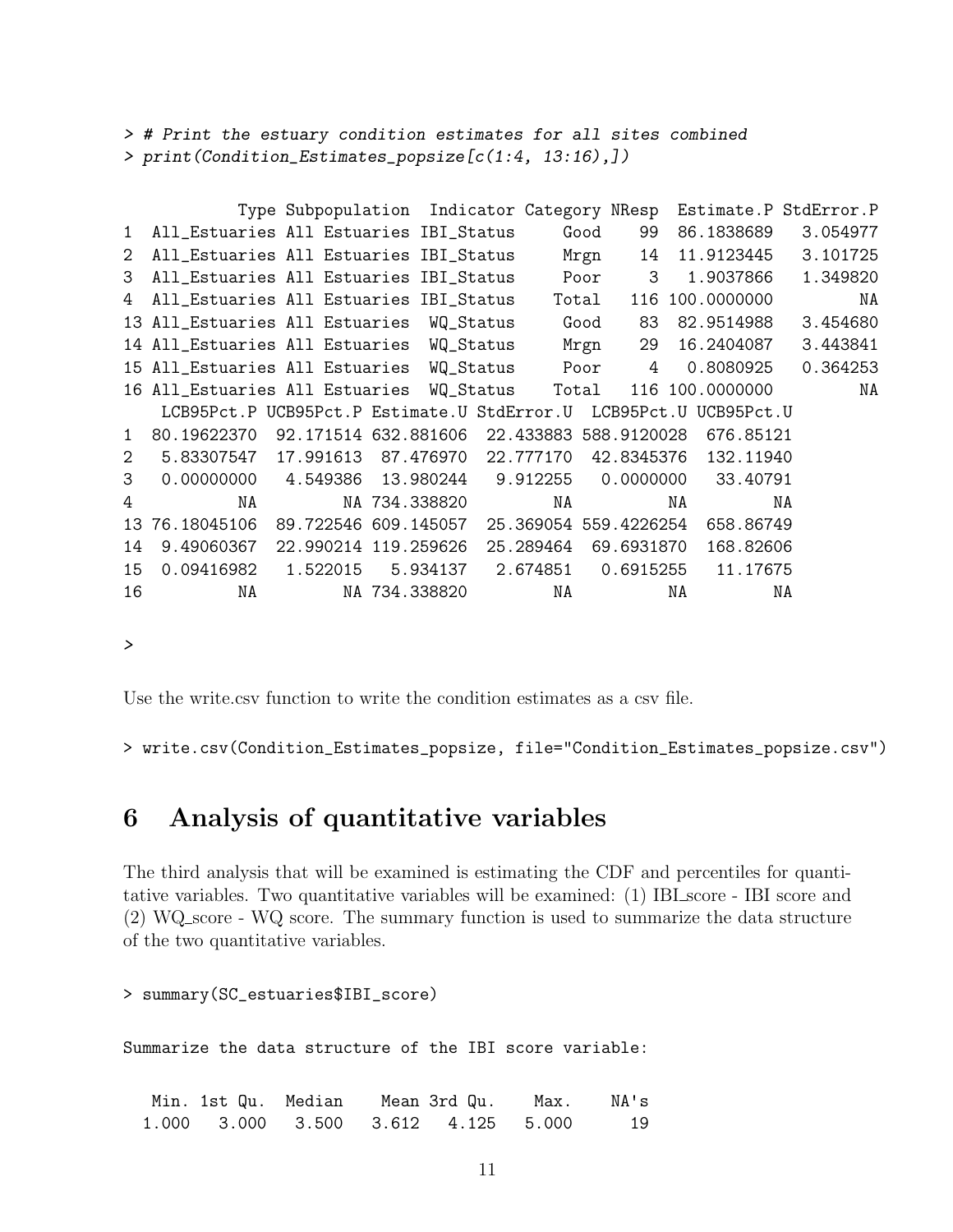```
> summary(SC_estuaries$WQ_score)
```
Summarize the data structure of the WQ score variable:

.<br>Min. 1st Qu. Median Mean 3rd Qu. Max. NA's 2.700 4.000 4.600 4.407 5.000 5.000 19

The cont.analysis function will be used to calculate estimates for quantitative variables. Input to the cont.analysis function is the same as input for the cat.analysis function except that the data frame containing response variables is named cont.data rather than cat.data. The sites, subpop, and design data frames created in the analysis of estuary condition variables can be reused for this analysis. The data.cont data frame contains the two quantitative variables: IBI Score and WQ Score, which contain the numeric scores for the IBI and WQ variables, respectively. Variables IBI score and WQ score in the SC estuaries data frame are assigned to IBI Score and WQ Score, respectively. The popsize argument is included in the call to cont.analysis.

Create the data.cont data frame.

```
> data.cont <- data.frame(siteID=SC_estuaries$siteID,
+ IBI_Score=SC_estuaries$IBI_score,
+ WQ_Score=SC_estuaries$WQ_score)
```
Use the cont.analysis function to calculate CDF and percentile estimates for the quantitative variables.

```
> CDF_Estimates <- cont.analysis(sites, subpop, design, data.cont,
+ popsize=list(All_Estuaries=sum(framesize),
+ Estuary_Type=as.list(framesize)))
```
The object produced by cont.analysis is a list containing two objects: (1) CDF, a data frame containing the CDF estimates and (2) Pct, a data frame containing percentile estimates plus estimates of population values for mean, variance, and standard deviation. Format for the CDF data frame is analogous to the data frame produced by cat.analysis. For the CDF data frame, however, the fourth column is labeled Value and contains the value at which the CDF was evaluated. Unlike the data frames produced by the other analysis functions we have examined, the Pct data frame contains only nine columns since there is a single set of estimates rather than two sets of estimates. In addition, the fourth column is labeled Statistic and identifies either a percentile or the mean, variance, or standard deviation. Finally, since percentile estimates are obtained by inverting the CDF estimate, the percentile estimates do not have a standard error value associated with them.

Use the write.csv function to write the CDF estimates as a csv file.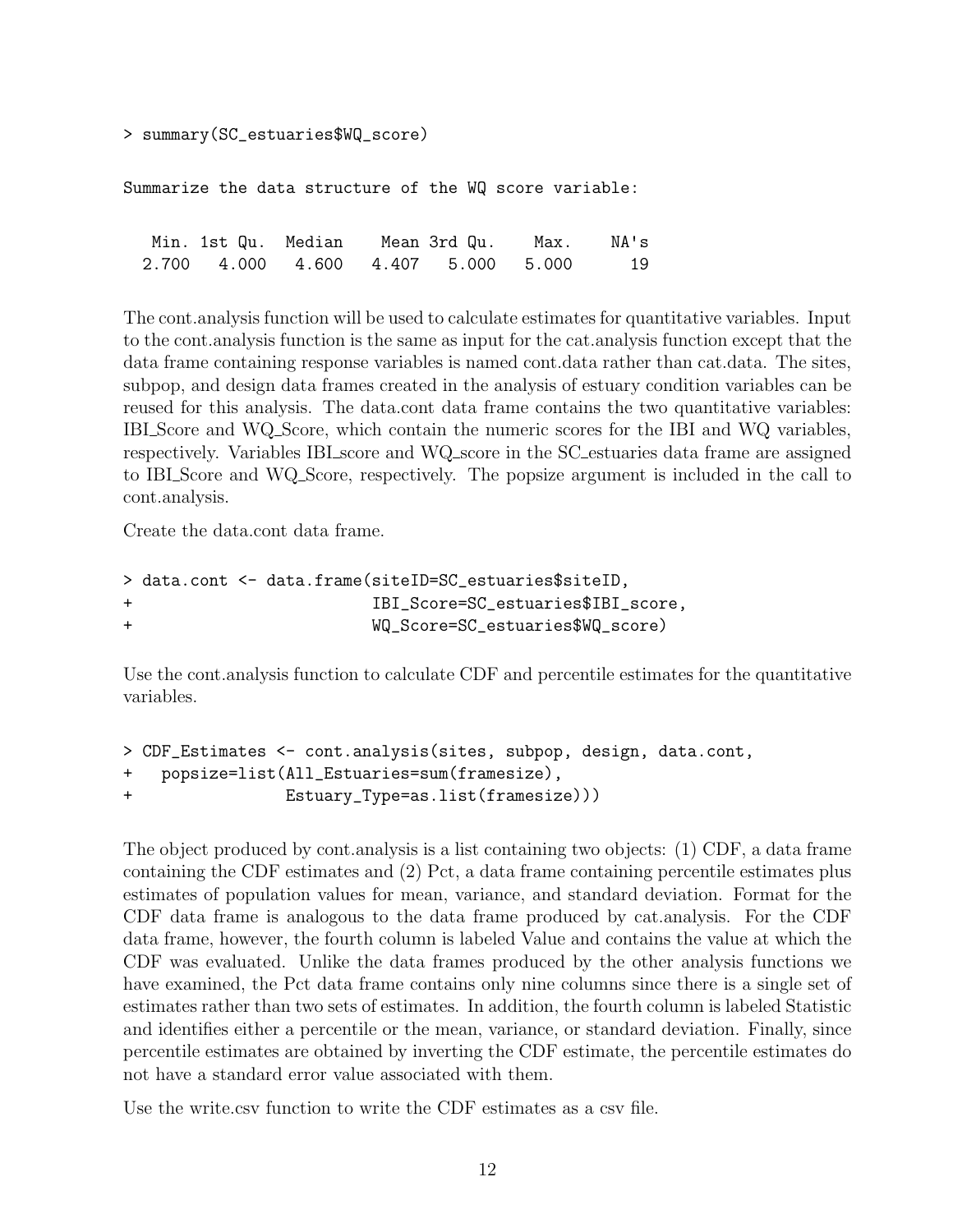```
> write.csv(CDF_Estimates$CDF, file="CDF_Estimates.csv")
```
The cont.cdfplot function in spsurvey can be used to produce a PDF file containing plots of the CDF estimates. The primary arguments to cont.cdfplot are a character string containing a name for the PDF file and the CDF data frame in the CDF Estimates object.

Produce a PDF file containing plots of the CDF estimates.

```
> cont.cdfplot("CDF_Estimates.pdf", CDF_Estimates$CDF)
>
```
Print the percentile estimates for IBI score for all sites combined.

```
> # Print the percentile estimates for IBI score for all sites combined
> print(CDF_Estimates$Pct[1:10,])
```

|                 |                                           |  | Type Subpopulation Indicator Statistic NResp Estimate                 |  |                    |
|-----------------|-------------------------------------------|--|-----------------------------------------------------------------------|--|--------------------|
| $\mathbf{1}$    | All_Estuaries All Estuaries IBI_Score     |  |                                                                       |  | 5Pct 3 1.9835561   |
| $\overline{2}$  |                                           |  | All_Estuaries All Estuaries IBI_Score                                 |  | 10Pct 6 2.2809551  |
| 3               |                                           |  | All_Estuaries All Estuaries IBI_Score                                 |  | 25Pct 17 2.8823748 |
| 4               |                                           |  | All_Estuaries All Estuaries IBI_Score 50Pct                           |  | 60 3.5875846       |
| 5               |                                           |  | All_Estuaries All Estuaries IBI_Score 75Pct 87 4.1208723              |  |                    |
| 6               |                                           |  | All_Estuaries All Estuaries IBI_Score 509Pct 87 4.4496095             |  |                    |
| $7\overline{ }$ |                                           |  | All_Estuaries All Estuaries IBI_Score 95Pct                           |  | 110 4.6753552      |
| 8               |                                           |  | All_Estuaries All Estuaries IBI_Score Mean                            |  | 116 3.7144320      |
| 9               |                                           |  | All_Estuaries All Estuaries IBI_Score Variance 116 0.6908874          |  |                    |
|                 |                                           |  | 10 All_Estuaries All Estuaries IBI_Score Std. Deviation 116 0.8311964 |  |                    |
|                 |                                           |  | StdError LCB95Pct UCB95Pct                                            |  |                    |
| $\mathbf{1}$    |                                           |  | 1.5616016 2.1490377                                                   |  |                    |
| $\overline{2}$  |                                           |  | 2.0408270 2.5125581                                                   |  |                    |
| 3               |                                           |  | 2.6707797 3.0788808                                                   |  |                    |
| 4               |                                           |  | 3.3703757 3.7707670                                                   |  |                    |
| 5               |                                           |  | 3.9331037 4.3110103                                                   |  |                    |
| 6               |                                           |  | 4.2521696 4.9356565                                                   |  |                    |
| $\overline{7}$  |                                           |  | 4.4428288 5.0000000                                                   |  |                    |
| 8               | 0.0718189615220736 3.5736694 3.8551946    |  |                                                                       |  |                    |
| 9               | 0.0865446486737272 0.5212630 0.8605118    |  |                                                                       |  |                    |
|                 | 10 0.0520602901032027 0.7291601 0.9332327 |  |                                                                       |  |                    |

*>*

Use the write.csv function to write the percentile estimates as a csv file.